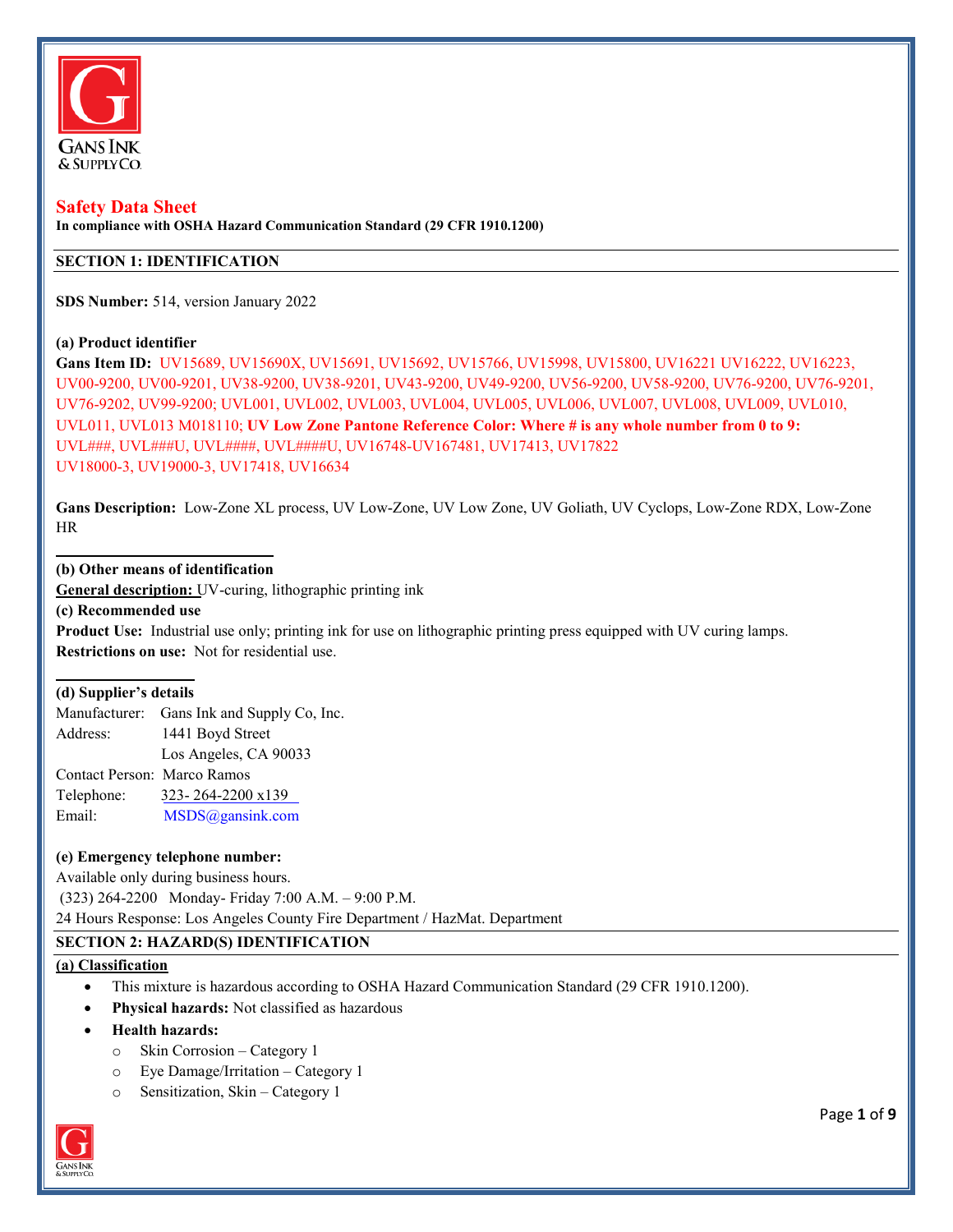- o Germ Cell Mutagenicity Category 2
- o Carcinogenicity Category 1B
- o Toxic to Reproduction Category 1B
- o Specific Target Organ Toxicity (Respiratory tract), Single Exposure Category 3

# **(b) Label elements**

**Signal Word:** Danger

### **Hazard Statements:**

Causes severe skin burns and eye damage; Causes serious eye damage; May cause an allergic skin reaction; May cause respiratory irritation; Suspected of causing genetic defects; May cause cancer; May damage fertility or the unborn child.

### **Precautionary Statements:**

Prevention:

Obtain special instructions before use. Do not handle until all safety precautions have been read and understood.

Wear protective gloves/protective clothing/eye protection/face protection. Do not breathe dusts or mists. Wash contaminated areas thoroughly after handling. If skin irritation or rash occurs: Get medical advice/attention. Wash contaminated clothing before reuse.

Use only outdoors or in a well-ventilated area.

Response:

If exposed or concerned: Get medical advice/attention.

**If swallowed:** Rinse mouth. Do NOT induce vomiting.

**If in eyes:** Rinse cautiously with water for several minutes. Remove contact lenses, if present and easy to do. Continue rinsing. Immediately call a poison center/doctor.

**If on skin (or hair):** Take off immediately all contaminated clothing. Rinse skin with water/shower. Wash contaminated clothing before reuse.

**If inhaled:** Remove person to fresh air and keep comfortable for breathing. Immediately call a poison center/doctor.

**Storage:** Store locked up. Store in a well-ventilated place; Keep container tightly closed.

Dispose of contents/container in accordance with local/regional/national/international regulations.

### **Hazard Pictograms:**



**(c) Hazards not otherwise classified** None known

**(d) Ingredients of unknown acute toxicity** NA

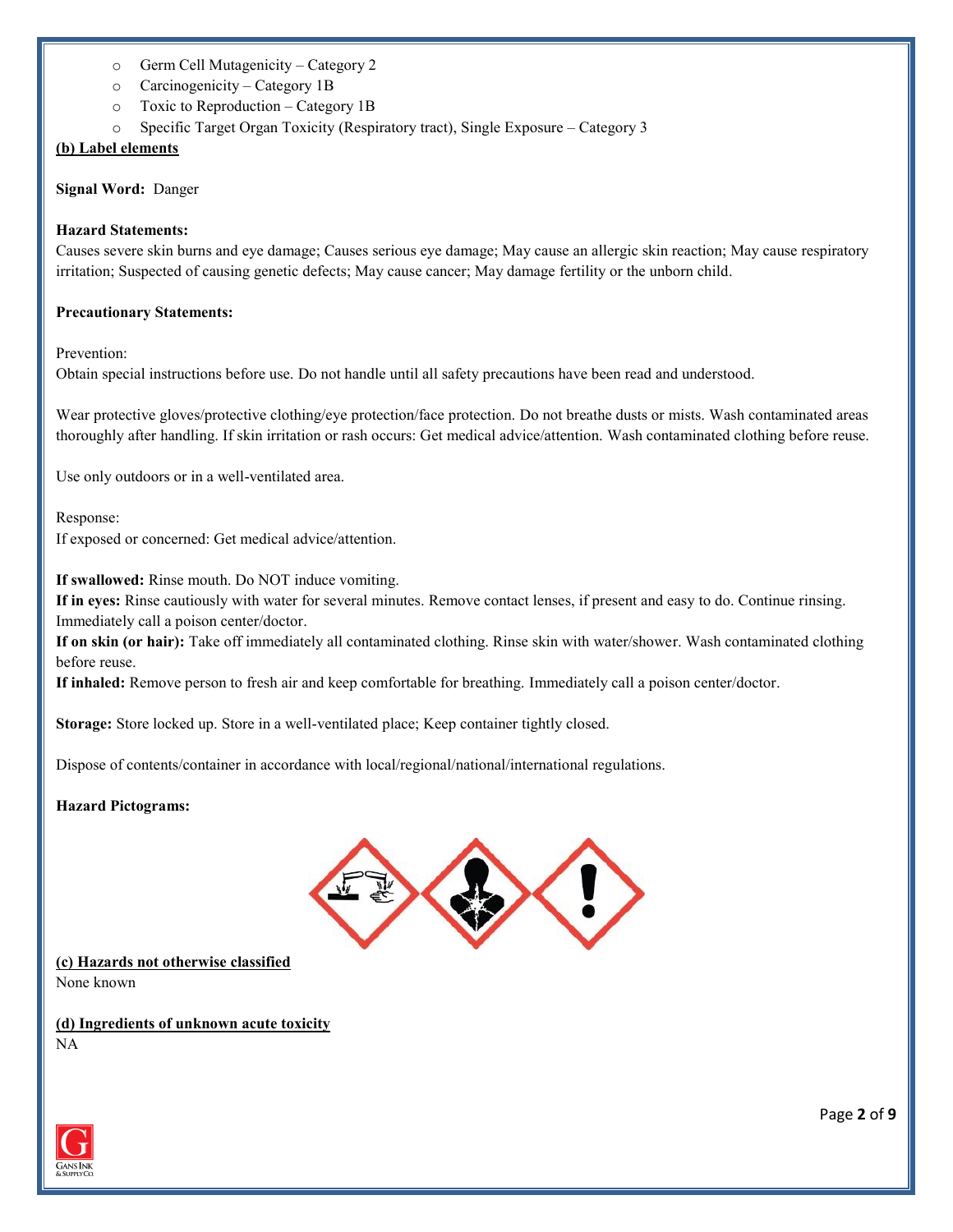# **SECTION 3: COMPOSITION/ INFORMATION ON INGREDIENTS**

**Substance / Mixture:** Mixture

TS = Trade Secret (as specified by substance manufacturer)

|                                                                                                                                                            | $CAS$ # $(TS=$       | Conc.   | Conc. |
|------------------------------------------------------------------------------------------------------------------------------------------------------------|----------------------|---------|-------|
| <b>Substance</b>                                                                                                                                           | <b>Trade Secret)</b> | min.    | max.  |
| Glycerol, propoxylated, esters with acrylic acid                                                                                                           | 52408-84-1           | $0.0\%$ | 30.7% |
| Pigment Violet 3                                                                                                                                           | 67989-22-4           | $0.0\%$ | 20.0% |
| 4,4'-Isopropylidenediphenol, oligomeric reaction products with 1-chloro-2,3-<br>epoxypropane, esters with acrylic acid                                     | 55818-57-0           | $0.0\%$ | 18.7% |
| Polyester Acrylate (Gans UVO-1077)                                                                                                                         | <b>TS</b>            | $0.0\%$ | 11.8% |
| 2-[[2,2-bis[[(1-oxoallyl)oxy]methyl]butoxy]methyl]-2-ethyl-1,3-propanediyl<br>diacrylate                                                                   | 94108-97-1           | $0.0\%$ | 11.8% |
| Aromatic urethane acrylate (Gans UVO-1020)                                                                                                                 | <b>TS</b>            | $0.0\%$ | 11.2% |
| (1-methyl-1,2-ethanediyl)bis[oxy(methyl-2,1-ethanediyl)] diacrylate                                                                                        | 42978-66-5           | $0.0\%$ | 8.0%  |
| 2,2-bis[[(1-oxoallyl)oxy]methyl]-1,3-propanediyl diacrylate                                                                                                | 4986-89-4            | $0.0\%$ | 7.2%  |
| 2-ethyl-2-[[(1-oxoallyl)oxy]methyl]-1,3-propanediyl diacrylate                                                                                             | 15625-89-5           | $0.0\%$ | 6.5%  |
| Pentaerythritol, ethoxylated, esters with acrylic acid                                                                                                     | 51728-26-8           | $0.0\%$ | 6.5%  |
| Esterfification product of poly[oxy(methyl-1,2-ethanediyl)], .alpha.,.alpha.'-<br>(2,2-dimethyl-1,3-propanediyl)bis[.omega.-hydroxy- and prop-2-enoic acid | 84170-74-1           | $0.0\%$ | 5.9%  |
| monomer (Gans UVO-1044)                                                                                                                                    | <b>TS</b>            | $0.0\%$ | 5.6%  |
| Gans UVP-2005                                                                                                                                              | <b>TS</b>            | $0.0\%$ | 5.0%  |
| 2,6-di-tert-butyl-p-cresol                                                                                                                                 | 128-37-0             | 0.0%    | 4.5%  |
| Gans UVP-2011                                                                                                                                              | <b>TS</b>            | 0.0%    | 4.5%  |
| Gans UVP-2007                                                                                                                                              | <b>TS</b>            | $0.0\%$ | 4.0%  |
| Glycerol propoxylate triacrylate (Gans UVM-3004)                                                                                                           | <b>TS</b>            | $0.0\%$ | 4.0%  |
| Gans UVP-2002                                                                                                                                              | <b>TS</b>            | $0.0\%$ | 3.5%  |
| Rosin                                                                                                                                                      | 8050-09-7'           | $0.0\%$ | 3.0%  |
| Gans UVP-2035                                                                                                                                              | <b>TS</b>            | $0.0\%$ | 3.0%  |
| Polyester Acrylate (Gans UVO-1044)                                                                                                                         | <b>TS</b>            | $0.0\%$ | 2.8%  |
| Dodecyl acrylate                                                                                                                                           | 2156-97-0            | $0.0\%$ | 1.9%  |
| Propylidynetrimethanol, ethoxylated, esters with acrylic acid                                                                                              | 28961-43-5           | $0.0\%$ | 1.9%  |
| 2-(hydroxymethyl)-2-[[(1-oxoallyl)oxy]methyl]-1,3-propanediyl diacrylate                                                                                   | 222-540-8            | $0.0\%$ | 1.6%  |
| (2,4,6-trioxo-1,3,5-triazine-1,3,5(2H,4H,6H)-triyl)tri-2,1-ethanediyl triacrylate                                                                          | 40220-08-4           | $0.0\%$ | 1.3%  |
| EPOXY ACRYLATE OLIGOMER (Gans OVI-5001)                                                                                                                    | <b>TS</b>            | $0.0\%$ | 0.7%  |
| Tris(N-hydroxy-N-nitrosophenylaminato-O,O')aluminium                                                                                                       | 15305-07-4           | $0.0\%$ | 0.5%  |
| Gans UVP-2008                                                                                                                                              | <b>TS</b>            | $0.0\%$ | 0.5%  |
| 2,6-bis(1,1-dimethylethyl)-4-(phenylenemethylene)cyclohexa-2,5-dien-1-one                                                                                  | 7078-98-0            | $0.0\%$ | 0.5%  |
| 2-ethylhexanoic acid                                                                                                                                       | 149-57-5             | $0.0\%$ | 0.4%  |
| Pigment (Gans UVC-6015)                                                                                                                                    | TS                   | $0.0\%$ | 0.2%  |
| 2-Propenoic acid, reaction products with pentaerythritol                                                                                                   | 1245638-61-2         | $0.0\%$ | 0.1%  |
| acrylic acid                                                                                                                                               | 79-10-7              | $0.0\%$ | 0.1%  |
| 4-methoxyphenol                                                                                                                                            | 150-76-5             | $0.0\%$ | 0.1%  |
| hydroquinone                                                                                                                                               | $123 - 31 - 9$       | $0.0\%$ | 0.1%  |



Page **3** of **9**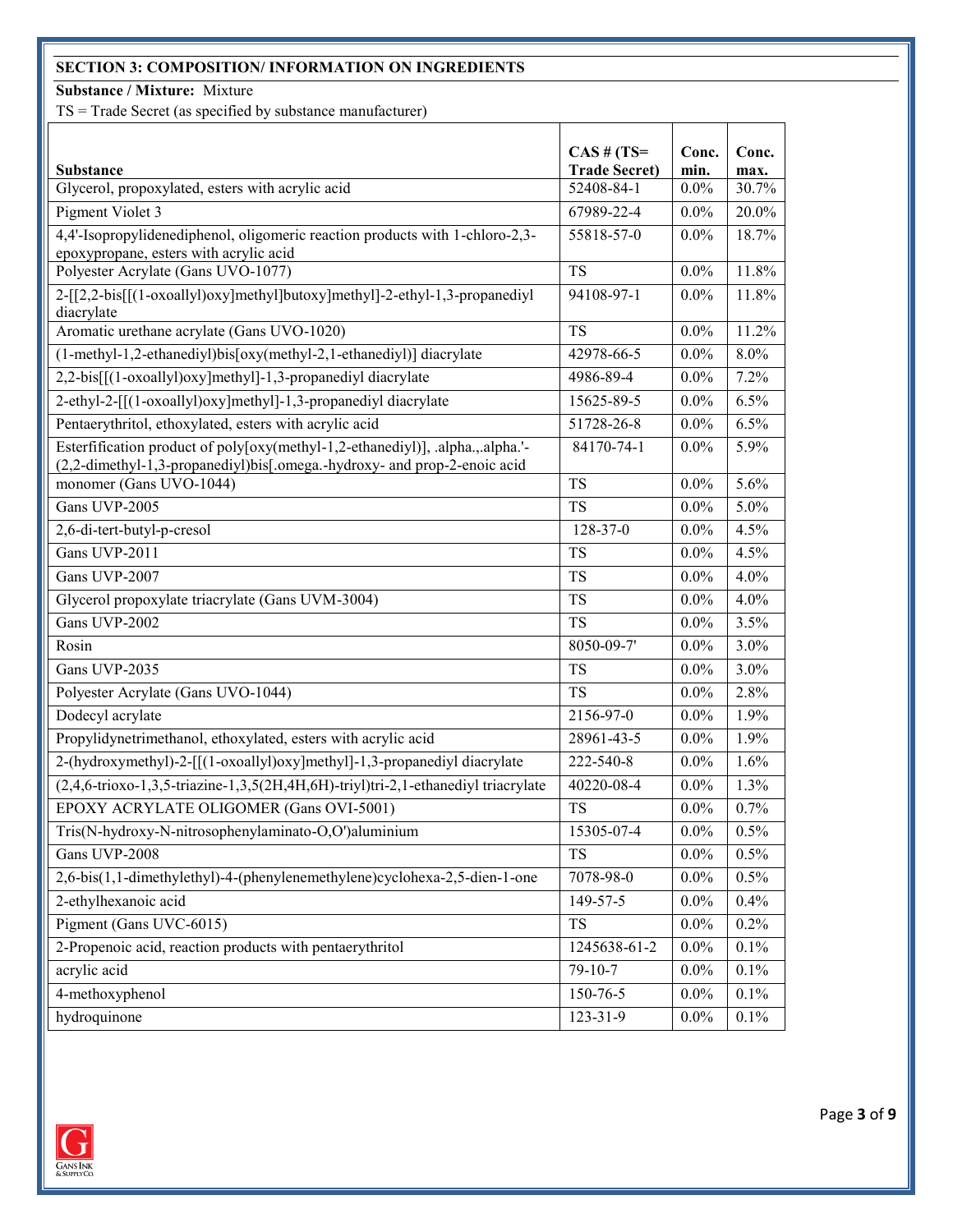# **SECTION 4: FIRST AID MEASURES**

# **(a) Description of first aid measures:**

**If exposed or concerned:** Get medical advice/attention. **Ingestion:** Rinse mouth. Do NOT induce vomiting.

**Inhalation:** Remove person to fresh air and keep comfortable for breathing. Immediately call a poison center/doctor.

**Skin contact:** Take off immediately all contaminated clothing. Rinse skin with water/shower. Wash contaminated clothing before reuse.

**Eye contact:** Rinse cautiously with water for several minutes. Remove contact lenses, if present and easy to do. Continue rinsing. Immediately call a poison center/doctor.

### **(b) Most important symptoms and effects, both acute and delayed:**

**Ingestion:** Suspected of causing genetic defects. May cause cancer. May damage fertility or the unborn child. **Inhalation:** May cause respiratory irritation.

Skin contact: Causes severe skin burns and eye damage. May cause an allergic skin reaction.

**Eye contact:** Causes severe skin burns and eye damage. Causes serious eye damage.

### **(c) Indication of any immediate medical attention and special treatment needed:**

Symptoms such as dizziness or loss of breath, and burning or pain to eyes or skin may indicate exposure and the need for first aid.

### **SECTION 5: FIRE – FIGHTING MEASURES**

### **(a) Extinguishing Media:**

**Suitable extinguishing media:** Use CO<sub>2</sub>, dry chemical, fire-fighting foam, or water fog extinguishing media **Unsuitable extinguishing media:** Do not use water stream. Water stream or spray is OK to cool containers only.

**(b) Special hazards arising from the substance or mixture:** Thermal decomposition or combustion products may include COx, and NOx. High pressure my build up in heated containers.

**(c) Special protective equipment and precautions for fire-fighters:** Wear NIOSH approved self-contained respiratory protective device, and fully protective fire-fighting suit.

### **SECTION 6: ACCIDENTAL RELEASE MEASURES**

#### **(a.i) Personal precautions:**

Do not handle until all safety precautions have been read and understood.

No smoking or other sources of ignition near spillage.

Avoid direct contact with spilled material.

Wear all Personal Protection listed in Section 8 before directly contacting spilled material

Ensure there is adequate area ventilation, and avoid excessive inhalation of fumes.

**(a.ii) Protective equipment:** See Section 8

**(a.iii) Emergency procedures:** If dangerous conditions exist, contact emergency response personnel, follow emergency procedures, and contact emergency response authorities.

#### **(b) Methods for containment and cleaning up:**

If it is safe to do so, adjust leaking containers to reduce or eliminate the continued release. Wear all Personal Protection listed in Section 8 before directly contacting spilled material. For high viscosity materials, scoop or shovel material into appropriate container



Page **4** of **9**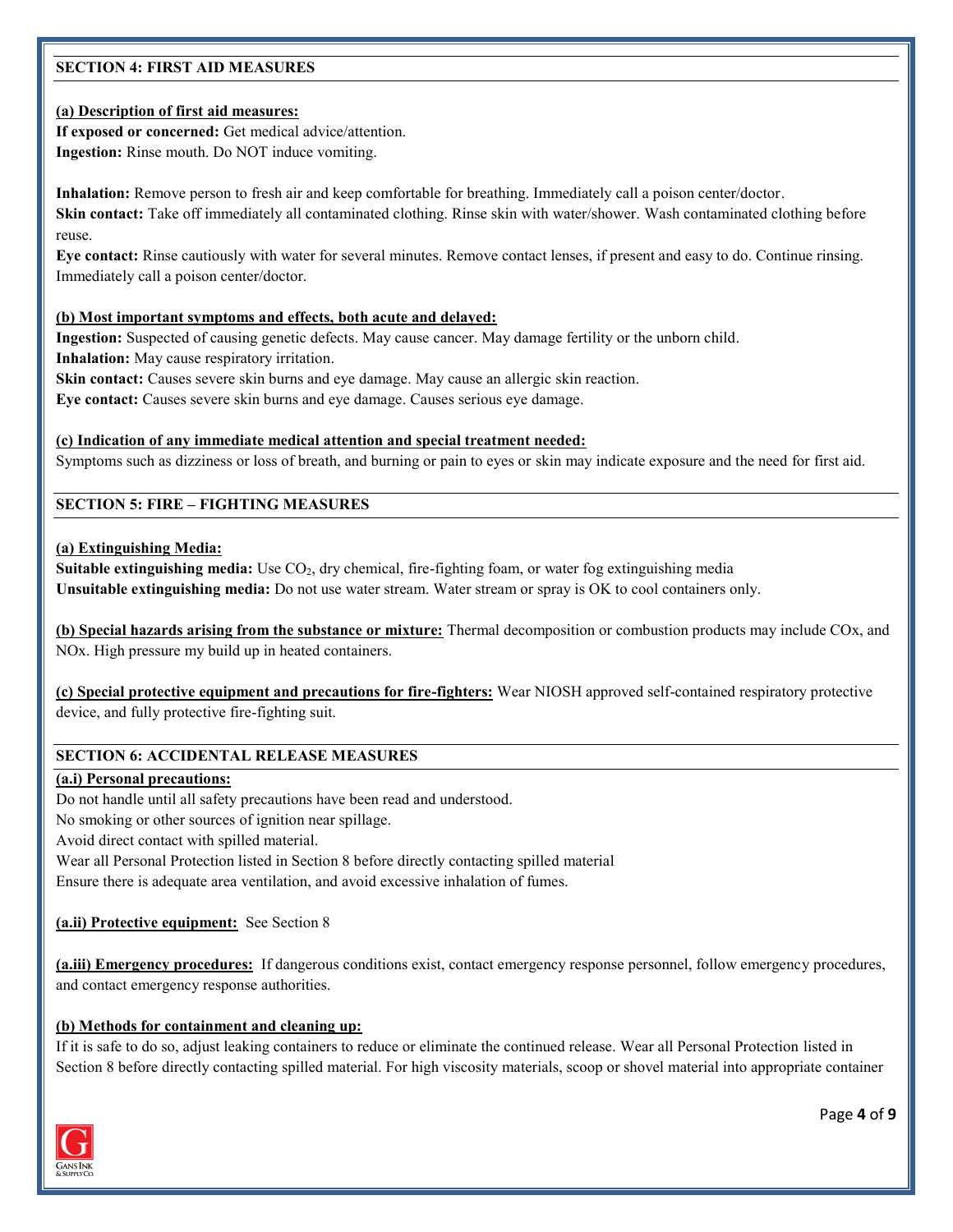for reuse, recycling, or disposal. For low viscosity materials, first surround and then cover spilled material with inert absorbent (vermiculite, or similar). Then scoop or shovel material into appropriate container for reuse, recycling, or disposal.

Residual material can be cleaned with UV blanket wash, acetone, or other press solvent. Consult your company's spill procedure for details of regulatory restrictions and recommendations. Do not allow spilled materials, or clean up materials to enter storm drains or natural water ways.

### **SECTION 7: HANDLING AND STORAGE**

# **(a) Precautions for safe handling:**

Wear protective gloves. Wear eye protection and face protection. Wear protective clothing. Wash hands thoroughly after handling Contaminated work clothing must not be allowed out of the workplace. Do not breathe dusts or mists. Use only outdoors or in a well-ventilated area.

### **(b) Conditions for safe storage:**

Store locked up. Store in a well-ventilated place; Keep container tightly closed. Store in original container. Appropriate storage temperature is approximately  $7^{\circ}$  - 35° C (45° - 95° F).

**Incompatibilities:** Avoid contact with heat, sources of ignition, sunlight, and strong oxidizers.

## **SECTION 8: EXPOSURE CONTROLS AND PERSONAL PROTECTION**

| (a) Permissible exposure limits |                | <b>OSHA PEL</b> |          | Cal/OSHA           | <b>NIOSH</b> | <b>ACGIH</b>       |
|---------------------------------|----------------|-----------------|----------|--------------------|--------------|--------------------|
|                                 |                |                 |          | <b>PEL</b>         | <b>REL</b>   | 2015 TVL           |
| Substance                       | $CAS \#$       | ppm             | $mg/m^3$ | 8-hour             | Up to $10-$  | 8-hour             |
|                                 |                |                 |          | TWA (ST)           | hour         | TWA (ST)           |
|                                 |                |                 |          | STEL(C)            | <b>TWA</b>   | STEL(C)            |
|                                 |                |                 |          | Ceiling            | (ST)         | Ceiling            |
|                                 |                |                 |          |                    | STEL(C)      |                    |
|                                 |                |                 |          |                    | Ceiling      |                    |
|                                 |                |                 |          |                    | $(C)$ 2      |                    |
| hydroquinone                    | $123 - 31 - 9$ |                 | 2        | $2 \text{ mg/m}^3$ | $mg/m^3$     | $1 \text{ mg/m}^3$ |
|                                 |                |                 |          |                    | $[15-min]$   |                    |

No other hazardous ingredients appear on OSHA Annotated Tables Z-1, Z-2, or Z-3.

### **(b) Appropriate engineering controls:**

**Ventilation requirements:** Adequate ventilation in accordance with good engineering practice must be provided. **General protective measures:** Ensure that eye flushing /eye wash stations, and hand washing areas are accessible.

#### **(c) Personal protective equipment:**

**Inhalation:** Do not breathe dusts or mists, vapors, spray. An organic vapor respirator is recommended.

**Skin Contact:** Wear protective gloves/protective clothing. Contaminated work clothing must not be allowed out of the workplace. Neoprene or nitrile gloves are recommended. PVC gloves are not compatible. Always wear long sleeves and where exposure potential is high, a neoprene or other chemical resistant apron is recommended.

**Eye Contact**: Wear eye protection/face protection. Eye and face protective devices must comply with ANSI Z87.1-1989. Recommended eye protection: goggles, flexible fitting, hooded ventilation. A transparent face shield is recommended.

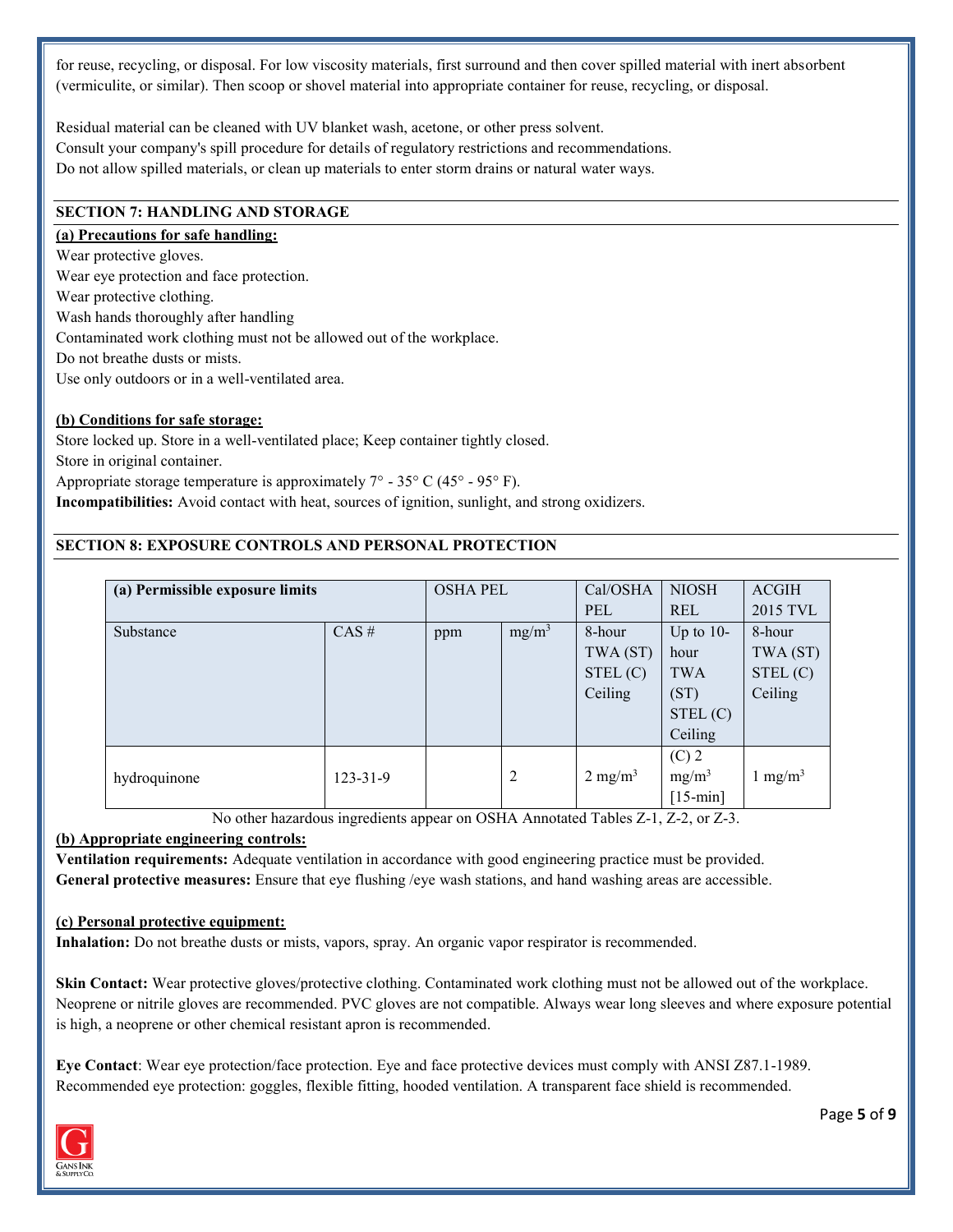**Ingestion:** Do not eat, drink, or smoke in work area and wash hands after handling this product.

### **SECTION 9: PHYSICAL AND CHEMICAL PROPERTIES**

- **(a) Appearance (physical state, color):** Viscous paste or liquid, various colors
- **(b) Odor:** Ester-like
- **(c) Odor threshold:** Data not available
- **(d) pH:** Data not available
- **(e) Melting point/ freezing point;** Data not available
- **(f) Initial Boiling point / Range:** Data not available
- **(g) Flashpoint:** > 212 °F (> 100 °C)
- **(h) Evaporation Rate:** Data not available
- **(i) Flammability (solid/ gas):** Not classified as flammable/ Not classified as flammable
- **(j) Upper/ lower flammability explosion limits:** Data not available
- **(k) Vapor Pressure (mm Hg @ 68°F):** Data not available
- **(l) Vapor Density (Air = 1):** Data not available
- **(m) Relative Density (** $H_2O = 1$ **):** 1.30, calculated average
- **(n) Solubility:** insoluble in water
- **(o) Partition coefficient n- Octanol/ Water:** Data not available
- **(p) Auto-ignition temperature:** Data not available
- **(q) Decomposition temperature:** Data not available
- **(r) Viscosity:** Data not available

### **Other properties**

**VOC** % (wt):  $\leq 1.0$ 

### **SECTION 10: STABILITY AND REACTIVITY INFORMATION**

**a) Reactivity:** Not reactive under normal storage conditions. See Section 7. Mixture will undergo polymerization reaction in the presence of sunlight, bright industrial lights, or high temperatures.

**(b) Chemical stability:** Mixture is chemically stable under normal storage and handling conditions, and under normal temperatures and pressures.

**(c) Possibility of hazardous reactions:** Exposure to excess heat may cause exothermic polymerization reaction.

**(d) Conditions to avoid:** Avoid contact with heat (temperature > 100° F, 38° C), sources of ignition, sunlight, and strong oxidizers.

**(e) Incompatible materials:** Radical forming initiators, peroxides or other strong oxidizers, strong alkalies or reactive metals.

**(f) Hazardous decomposition product:** No data available.

### **SECTION 11: TOXICOLOGICAL INFORMATION**

**(a) Likely routes of exposure:** Skin contact, eye contact, inhalation, ingestion

#### **(b) Symptoms related to physical, chemical, and toxicological characteristics:**

 **Skin contact:** There may be irritation and redness at site of contact.

 **Eye contact:** There may be irritation and redness. Eyes may water profusely.

 **Inhalation:** There may be irritation of the throat with a feeling of tightness in the chest. Exposure may cause coughing or wheezing.

 **Ingestion:** There may be irritation and redness of the mouth and throat, and a feeling of illness.

#### **(c) Delayed and immediate effects, and chronic effects from long-term exposure**



Page **6** of **9**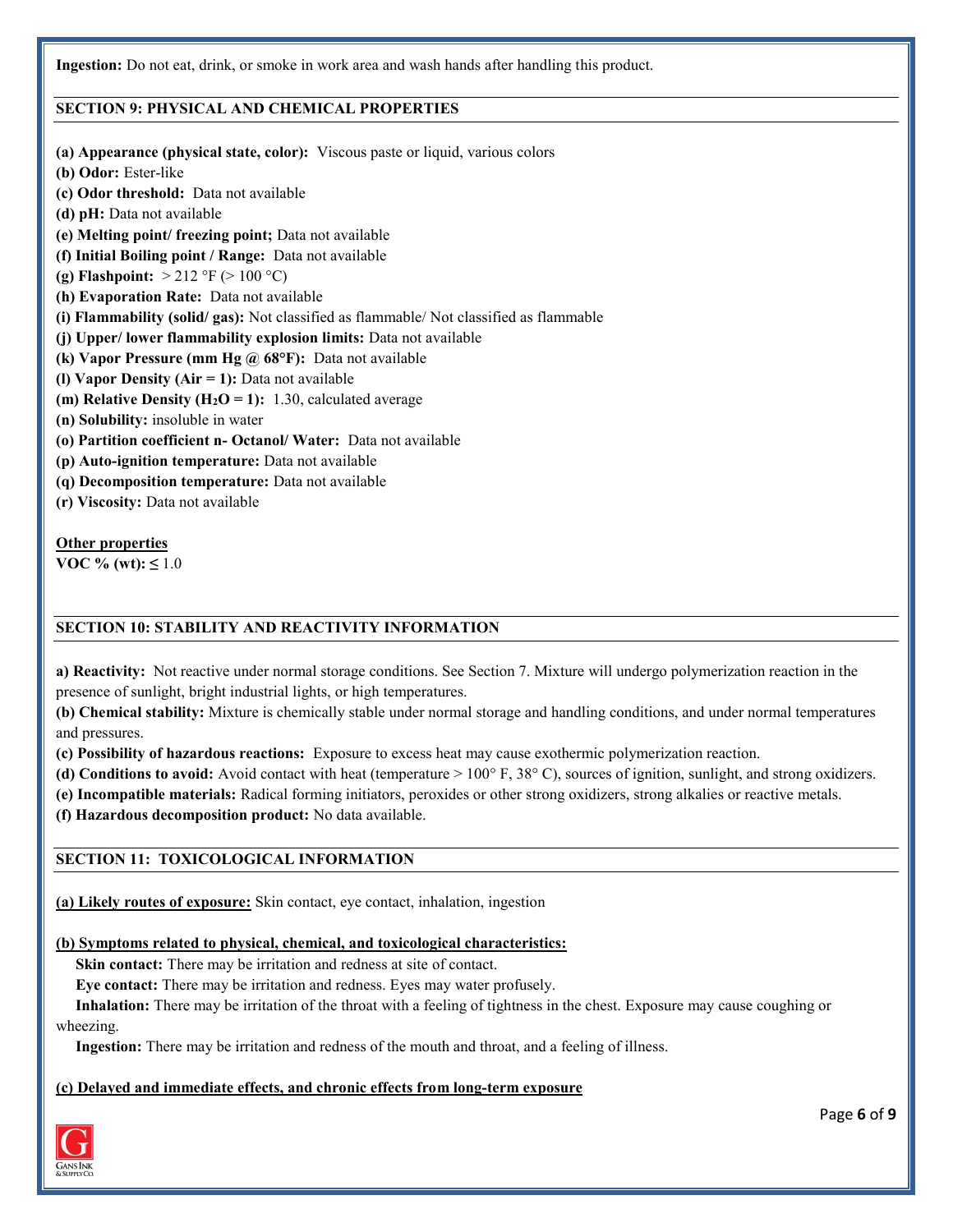Causes severe skin burns and eye damage. Causes serious eye damage. May cause an allergic skin reaction. May cause respiratory irritation. Suspected of causing genetic defects. May cause cancer. May damage fertility or the unborn child.

# **(d) Numerical measures of toxicity:**

|                                                      | $CAS$ # (TS= |                                      |                                          |                                   |
|------------------------------------------------------|--------------|--------------------------------------|------------------------------------------|-----------------------------------|
| <b>Substance</b> (list includes only ingredients for | <b>Trade</b> |                                      |                                          |                                   |
| which data is available on ECHA website)             | Secret)      | Oral                                 | <b>Inhalation</b>                        | Dermal                            |
| Glycerol, propoxylated, esters with acrylic<br>acid  | 52408-84-1   | LD50 2000 mg/kg<br>bw (rat)          | Data not available                       | LD50 2000 mg/kg bw<br>(rabbit)    |
| $2-[[2,2-bis][(1-$                                   | 94108-97-1   | LD50 5000 mg/kg                      | Data not available                       | Data not available                |
| oxoallyl)oxy]methyl]butoxy]methyl]-2-ethyl-          |              | bw (rat)                             |                                          |                                   |
| 1,3-propanediyl diacrylate                           |              |                                      |                                          |                                   |
| (1-methyl-1,2-ethanediyl)bis[oxy(methyl-2,1-         | 42978-66-5   | LD50 2000 - 5000                     | $LC0(7 h) 545 -$                         | LD50 2000 - 3650                  |
| ethanediyl)] diacrylate                              |              | $mg/kg$ bw (rat)                     | 410,000 $\mu$ g/m <sup>3</sup> air       | mg/kg bw (rabbit)                 |
|                                                      |              |                                      | (rat)                                    |                                   |
| 2-ethyl-2-[[(1-oxoallyl)oxy]methyl]-1,3-             | 15625-89-5   | LD50 5000 mg/kg                      | LC50 (6 h) 550                           | LD50 4.7 mL/kg bw                 |
| propanediyl diacrylate                               |              | bw (rat)                             | $mg/m^3$ air (rat)                       | (rabbit)                          |
| Pentaerythritol, ethoxylated, esters with            | 51728-26-8   | LD50 2000 mg/kg                      | Data not available                       | $LD\overline{50\,2000\,mg/kg}$ bw |
| acrylic acid                                         |              | bw (rat)                             |                                          | (rat)                             |
| Esterfification product of poly[oxy(methyl-          | 84170-74-1   | LD50 5000 mg/kg                      | LC50(4 h) 2                              | LD50 2000 mg/kg bw                |
| 1,2-ethanediyl)], .alpha.,.alpha.'-(2,2-             |              | bw (rat)                             | $mg/L$ air (rat)                         | (rat)                             |
| dimethyl-1,3-propanediyl)bis[.omega.-                |              |                                      |                                          |                                   |
| hydroxy- and prop-2-enoic acid                       |              |                                      |                                          |                                   |
| Gans UVP-2005                                        | <b>TS</b>    | LD50 1 694 mg/kg<br>$bw$ (rat)       | Data not available                       | LD50 6929 mg/kg bw<br>(rat)       |
| 4,4'-Isopropylidenediphenol, oligomeric              | 55818-57-0   | LD0 2000 mg/kg bw                    | Data not available                       | LD0 2000 mg/kg bw                 |
| reaction products with 1-chloro-2,3-                 |              | (rat)                                |                                          | (rat)                             |
| epoxypropane, esters with acrylic acid               |              |                                      |                                          |                                   |
| 2,6-di-tert-butyl-p-cresol                           | 128-37-0     | LD50 2930 - 6000                     | Data not available                       | LD50 2000 mg/kg bw                |
|                                                      |              | mg/kg bw (rat)                       |                                          | (rat)                             |
| Gans UVP-2007                                        | <b>TS</b>    | LD50 1694 mg/kg                      | Data not available                       | LD50 6929 mg/kg bw                |
|                                                      |              | bw (rat)                             |                                          | (rat)                             |
| Gans UVP-2002                                        | <b>TS</b>    | Data not available                   | Data not available                       | Data not available                |
| Rosin                                                | 8050-09-7    | LD50 2000 mg/kg                      | Data not available                       | LD50 2000 mg/kg bw                |
|                                                      |              | bw (rat)                             |                                          | (rat)                             |
| Gans UVP-2035                                        | <b>TS</b>    | LD50 5 000 mg/kg                     | Data not available                       | LD50 2000 mg/kg bw                |
|                                                      |              | bw (rat)                             |                                          | (rat)                             |
| 2-ethylhexanoic acid                                 | 149-57-5     | LD50 2043 mg/kg                      | LC0(8 h) 110                             | LD50 2000 mg/kg bw                |
| 2-Propenoic acid, reaction products with             |              | $bw$ (rat)<br>LD50 420 - 620         | $mg/m^3$ air (rat)<br>Data not available | (rat)                             |
|                                                      | 1245638-61-2 |                                      |                                          | Discriminating dose               |
| pentaerythritol                                      |              | $mg/kg$ bw (rat)                     |                                          | 2000 mg/kg bw<br>(rabbit)         |
| acrylic acid                                         | 79-10-7      | LD50 146 - 1500                      | LC50(4 h) 5.1                            | LD50 $2000$ mg/kg                 |
|                                                      |              | $mg/kg$ bw (rat)                     | $mg/L$ air (rat)                         | bw (rabbit)                       |
| hydroquinone                                         | 123-31-9     | LD50 367.3 - 375                     | Data not available                       | LD50 2000 mg/kg bw                |
|                                                      |              | mg/kg bw (rat)                       |                                          | (rabbit)                          |
| 4-methoxyphenol                                      | 150-76-5     | Data not available                   | Data not available                       | LD50 2 000 mg/kg                  |
|                                                      |              |                                      |                                          | bw (rat)                          |
| Dodecyl acrylate                                     | 2156-97-0    | LD50 5570 mg/kg                      | LC50 (6 h) 690                           | LD50 5000 mg/kg bw                |
|                                                      |              | bw (rat)                             | $mg/m3$ air (rat)                        | (rat)                             |
| Propylidynetrimethanol, ethoxylated, esters          | 28961-43-5   | LD50 2000 mg/ $\overline{\text{kg}}$ | Data not available                       | LD50 13,200 mg/kg                 |
| with acrylic acid                                    |              | bw(rat)                              |                                          | bw (rabbit)                       |
| 2,6-bis(1,1-dimethylethyl)-4-                        | 7078-98-0    | LD50 5000 mg/kg                      | Data not available                       | LD50 2000 mg/kg bw                |
| (phenylenemethylene)cyclohexa-2,5-dien-1-            |              | $bw$ (rat)                           |                                          | (rabbit)                          |
| one                                                  |              |                                      |                                          |                                   |



Page **7** of **9**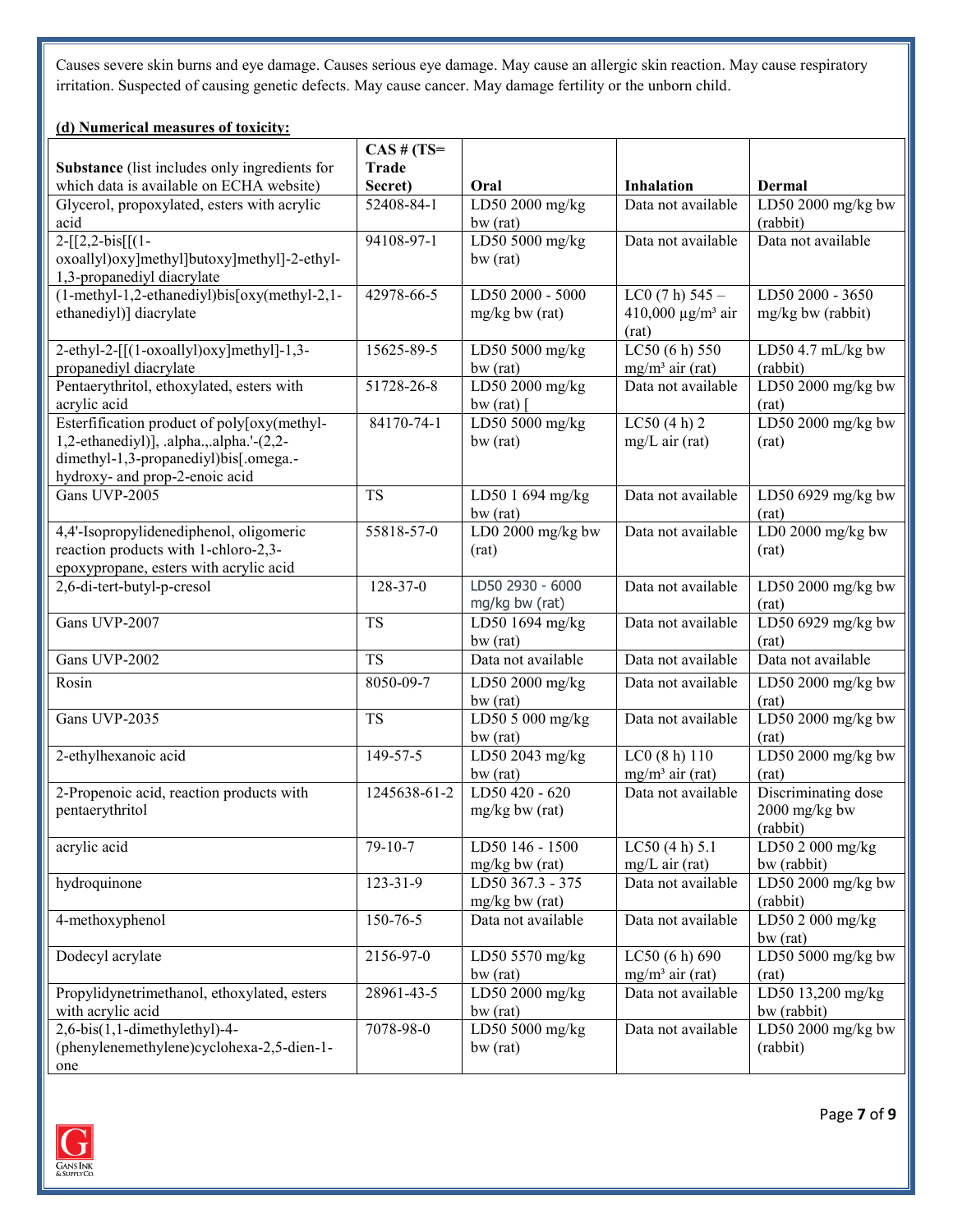**(e) Carcinogens information:** No ingredients in this mixture are known to be listed by the National Toxicology Program (NTP) Report on Carcinogens, or have been found to be potential carcinogens in the International Agency for Research on Cancer (IARC), or by OSHA.

# **SECTION 12: ECOLOGICAL INFORMATION**

### **(a) Ecotoxicity**

**Classification of mixture:** Not classified as Hazardous

**(b) Persistence and degradability:** No data available

**(c) Bioaccumulative potential:** No data available.

**(d) Mobility in soil:** No data available

**(e) Other adverse effects:** No known adverse effects

### **SECTION 13: DISPOSAL CONSIDERATIONS**

Dispose of contents/container in accordance with local/regional/national regulations.

This product does **NOT** exhibit the characteristics of a RCRA hazardous waste as defined under 40CFR261, but contains the

following RCRA controlled ingredient  $(\leq 0.1\%$  wt.):

o acrylic acid CAS 79-10-7: U008

#### **SECTION 14: TRANSPORT INFORMATION**

### **US DOT (Ground):**

| $(a)$ UN number:                                        | Not regulated as hazardous |
|---------------------------------------------------------|----------------------------|
| (b) UN Proper Shipping Name: Not regulated as hazardous |                            |
| (c) Transport hazard class:                             | Not regulated as hazardous |
| (d) Packing Group:                                      | Not regulated as hazardous |
| (e) Environmental hazards:                              | Not regulated as hazardous |
| (f) Transport in bulk                                   |                            |
| <b>MARPOL 73/78:</b>                                    |                            |
| IBC:                                                    |                            |
| (g) Special Precautions: None known                     |                            |

### **SECTION 15: REGULATORY INFORMATION**

#### **U.S. Federal Regulations**

**TSCA Section 8(b) Inventory Status:** All ingredients of this mixture are listed on the TSCA Inventory

#### **EPCRA, Section 302 – Extremely hazardous substances:**

o Hydroquinone CAS 123-31-9: (EHS) TPQ = 500/10,000

### **CERCLA Hazardous Substances:**

- o acrylic acid CAS 79-10-7:  $RO = 5000$
- $\circ$  Hydroquinone CAS 123-31-9: RQ = 100

#### **EPCRA Section 313 Toxic Chemicals:**

- o acrylic acid CAS 79-10-7
- o Hydroquinone CAS 123-31-9

**CAA 112(r) Regulated Chemicals for Accidental Release Prevention:** This mixture does not contain listed materials. **Hazardous Air Pollutants (HAP):** This mixture does not contain listed materials.